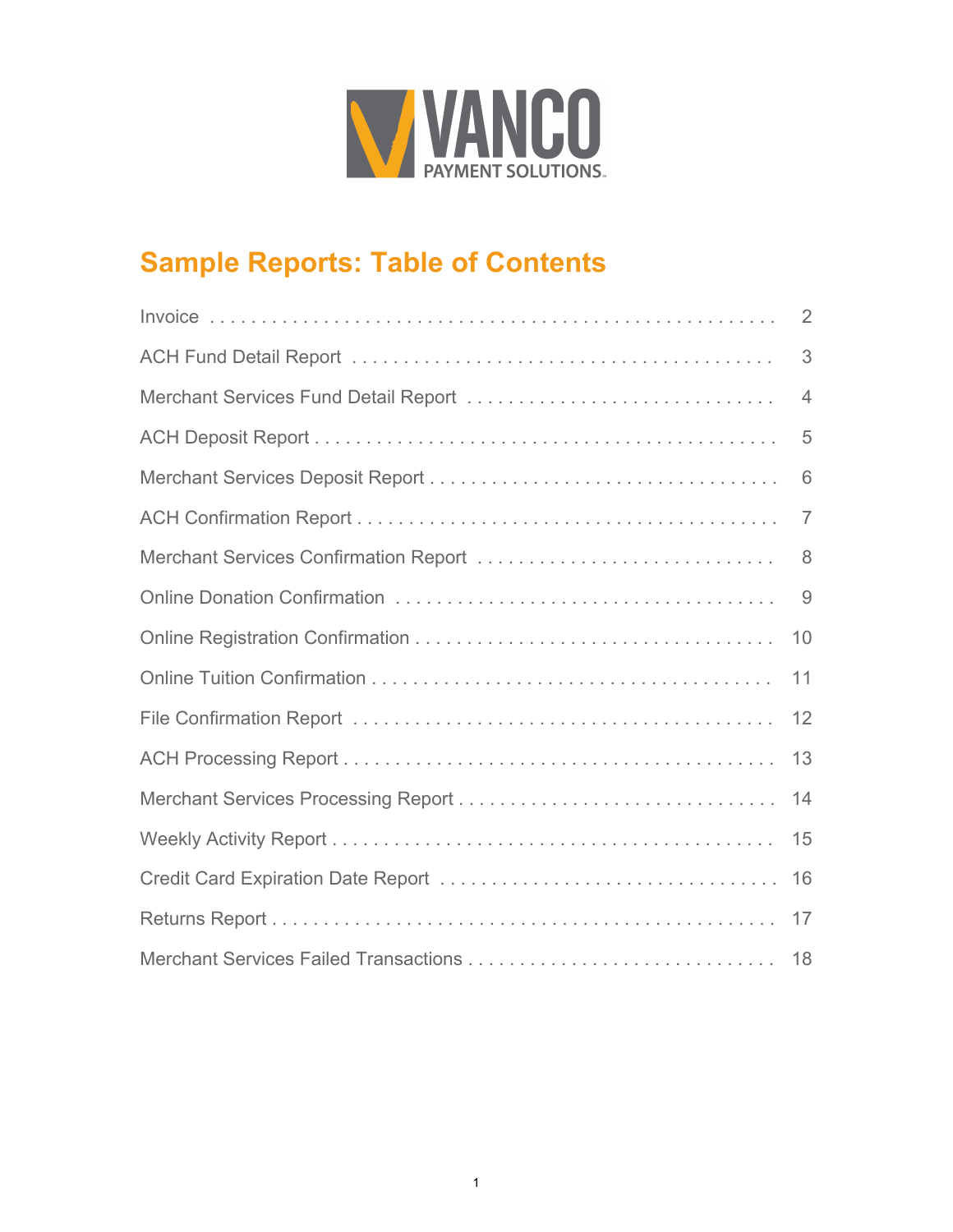## Invoice



Account Administrator's Name Organizations Name

**Invoice** Date: xx/xx/20xx Time: xx:xx:xx CT

Phone: 123-456-7890 Fax: 123-456-7891

Client ID: XX1234

Invoice for the month of: **March 20xx**

| <b>Items Charged</b>                         | Quantity                                          | Rate  | <b>Total Charges</b> |
|----------------------------------------------|---------------------------------------------------|-------|----------------------|
| Two-Day Transaction                          | 20                                                | 0.25  | 5.00                 |
| Internet / File Authorization                | 5                                                 | 0.50  | 2.50                 |
| Return / Notification of Change              |                                                   | 3.00  | 3.00                 |
|                                              | <b>ACH - Checking/Savings Transactions Total:</b> |       | 10.50                |
| <b>Credit/Debit Card Transactions</b>        |                                                   |       |                      |
| <b>Items Charged</b>                         | Quantity                                          | Rate  | <b>Total Charges</b> |
| Internet / File Authorization                | 25                                                | 0.50  | 12.50                |
| <b>Failed Transactions</b>                   |                                                   | 0.45  | 0.45                 |
| <b>Credit/Debit Card Transactions Total:</b> |                                                   |       | 12.95                |
| <b>Miscellaneous</b>                         |                                                   |       |                      |
|                                              | Quantity                                          | Rate  | <b>Total Charges</b> |
| <b>Items Charged</b>                         |                                                   | 25.00 | 25.00                |
| Web Hosting Fee                              |                                                   |       |                      |

 **Invoice Total: 48.45**

**Invoice will be settled electronically on xx/xx/20xx**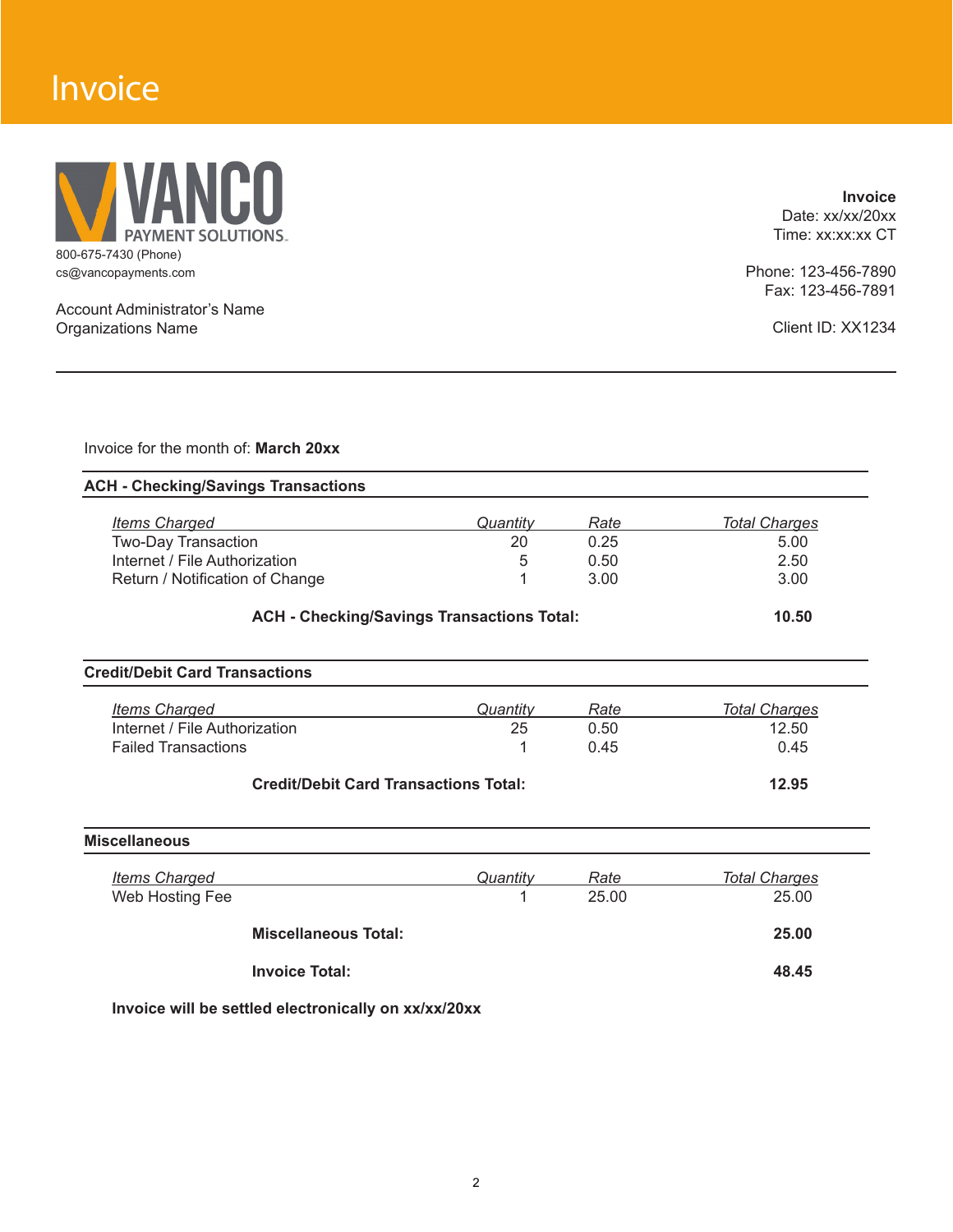## ACH Fund Detail Report (eCheck)



**ACH Fund Detail Report**

Date: xx/xx/20xx Time: xx:xx:xx CT

Phone: 123-456-7890 Fax: 123-456-7891

Client ID: XX1234

Account Administrator's Name Organizations Name

### **Deposit Date: xx/xx/20xx**

### **Fund Totals**

| Fund ID | Customer ID            | Amount   |
|---------|------------------------|----------|
| 0001    | General Offering       | 500.00   |
| 0002    | <b>Tuition Payment</b> | 5,400.00 |
| Total:  |                        | 5,900.00 |

 **\$5,900.00** will be deposited into your account on **xx/xx/20xx**

## **Transaction Detail**

### **Customer Withdrawal Date: xx/xx/20xx**

| <b>Customer Name</b> | <b>Customer ID</b> | <b>Fund Name</b>        | <b>Fund Amount</b> | Total Amount |
|----------------------|--------------------|-------------------------|--------------------|--------------|
| Anderson, John       | 209                | General Offering        | 100.00             | 100.00       |
| Beste, Mark          | 242                | <b>General Offering</b> | 150.00             | 100.00       |
| Clark, Cindy         | 217                | <b>General Offering</b> | 50.00              | 50.00        |
| Clarkson, Kim        | 253                | <b>General Offering</b> | 150.00             | 150.00       |
| Davidson, Bill       | 281                | <b>General Offering</b> | 100.00             | 100.00       |
| Gomez, Maria         | 203                | <b>Tuition Payment</b>  | 675.00             | 675.00       |
| Lindstrom, Todd      | 208                | <b>Tuition Payment</b>  | 675.00             | 675.00       |
| Malone, Robert       | 267                | <b>Tuition Payment</b>  | 675.00             | 675.00       |
|                      | 267                | <b>Tuition Payment</b>  | 675.00             | 675.00       |
| Nygard, Frank        | 221                | <b>Tuition Payment</b>  | 675.00             | 675.00       |
| Paul, Christopher    | 234                | <b>Tuition Payment</b>  | 675.00             | 675.00       |
| Rodriguez, Antonio   | 246                | <b>Tuition Payment</b>  | 675.00             | 675.00       |
| Stevenson, Sarah     | 211                | <b>Tuition Payment</b>  | 675.00             | 675.00       |

**Total: 5,900.00**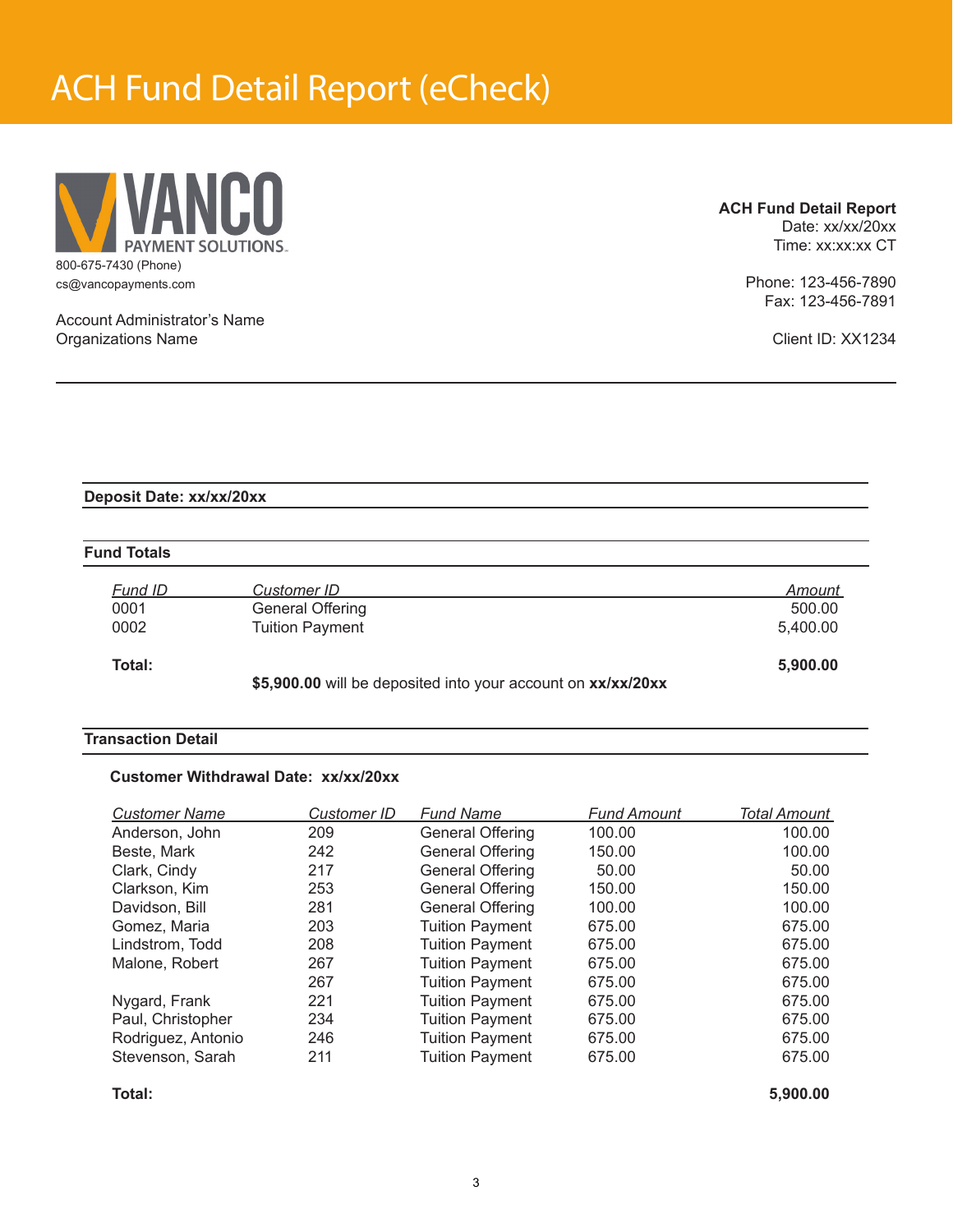## Merchant Services Fund Detail Report (Card Processing)



**Merchant Services Fund Detail Report** Date: xx/xx/20xx Time: xx:xx:xx CT

> Phone: 123-456-7890 Fax: 123-456-7891

> > Client ID: XX1234

## Account Administrator's Name Organizations Name

## **Deposit Report**

Net amount of **\$870.30** will be deposited into your account ending with **1234** on **xx/xx/20xx**.

## **Summary**

| Card Type       | Gross Amount | <b>Discount Amount</b> | # Trans | Trans fee | Net Amount |
|-----------------|--------------|------------------------|---------|-----------|------------|
| Amex            | 0.00         | 0.00                   |         | 0.00      | 0.00       |
| <b>Discover</b> | 0.00         | 0.00                   |         | 0.00      | 0.00       |
| Mastercard      | 100.00       | 2.75                   |         | 0.45      | 96.80      |
| Visa            | 800.00       | 22.00                  | 10      | 4.50      | 773.50     |
| <b>Total</b>    | 900.00       | 22.75                  | 11      | 4.95      | 870.30     |

### **Fund Totals**

| Fund ID | <b>Fund Name</b> | Amount |
|---------|------------------|--------|
| 0001    | General          | 525.00 |
| 0002    | <b>Building</b>  | 175.00 |
| 0003    | <b>Missions</b>  | 200.00 |
|         |                  |        |

#### **Total: 900.00**

### **Member Detail**

| <b>Member Name</b> | Member ID | <b>Fund Name</b> | <b>Fund Amount</b> | Total Amount |
|--------------------|-----------|------------------|--------------------|--------------|
| Atkins, Peter      | 002C      | General          | 100.00             | 100.00       |
| Baily, John        | 011C      | General          | 100.00             | 100.00       |
| Coppin, Patrick    | 016C      | <b>Building</b>  | 100.00             | 100.00       |
| Dickinson, Tammy   | 023C      | <b>Missions</b>  | 100.00             | 100.00       |
| Eling, Amy         | 027C      | <b>Building</b>  | 75.00              |              |
|                    | 027C      | General          | 25.00              | 100.00       |
| Irving, Hal        | 038C      | General          | 75.00              | 75.00        |
| Johnson, Al        | 045C      | <b>Missions</b>  | 100.00             |              |
|                    | 045C      | General          | 100.00             | 200.00       |
| Madox, Tiffany     | 052C      | General          | 75.00              | 75.00        |
| Peters, Rich       | 070C      | General          | 50.00              | 50.00        |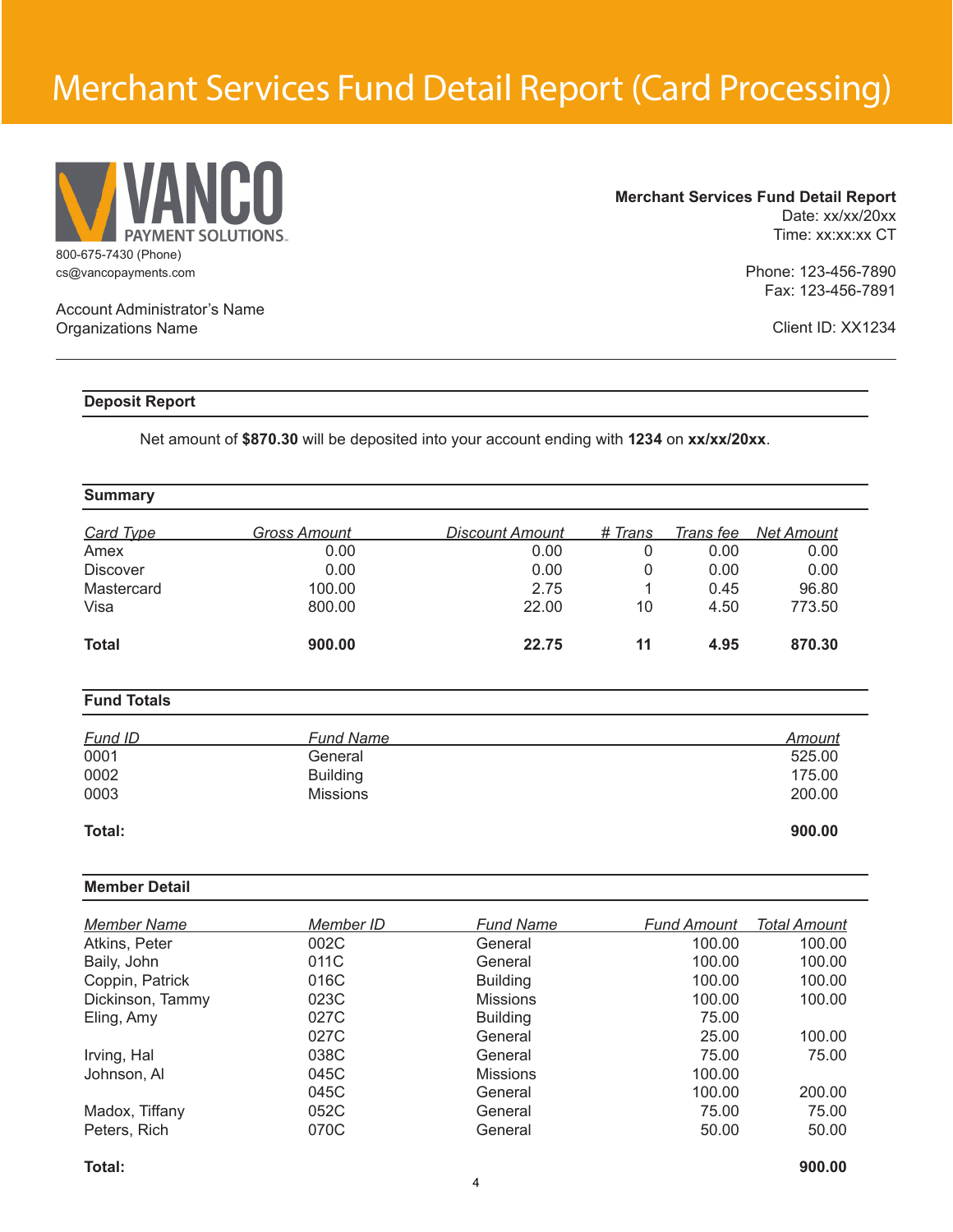## ACH Deposit Report (eCheck)



**ACH Deposit Report**

Date: xx/xx/20xx Time: xx:xx:xx CT

Phone: 123-456-7890 Fax: 123-456-7891

Client ID: XX1234

Account Administrator's Name Organizations Name

### **Deposit Report**

**\$440.30** will be deposited into your account ending with 4321 on **xx/xx/20xx**.

### **Transaction Detail**

### **Customer Withdrawal Date: xx/xx/20xx**

| Total:               |             | Count: 3              |            | 440.30 |
|----------------------|-------------|-----------------------|------------|--------|
| Ellison, Alex        | 1132        | xxxxxxxx5611          | <b>PPD</b> | 200.00 |
| Gomez, Maria         | 4444        | xxxxxxxx3331          | <b>PPD</b> | 140.30 |
| Anderson, John       | 5555        | xxxxxxxx1111          | <b>PPD</b> | 100.00 |
| <b>Customer Name</b> | Customer ID | <b>Account Number</b> | Type       | Amount |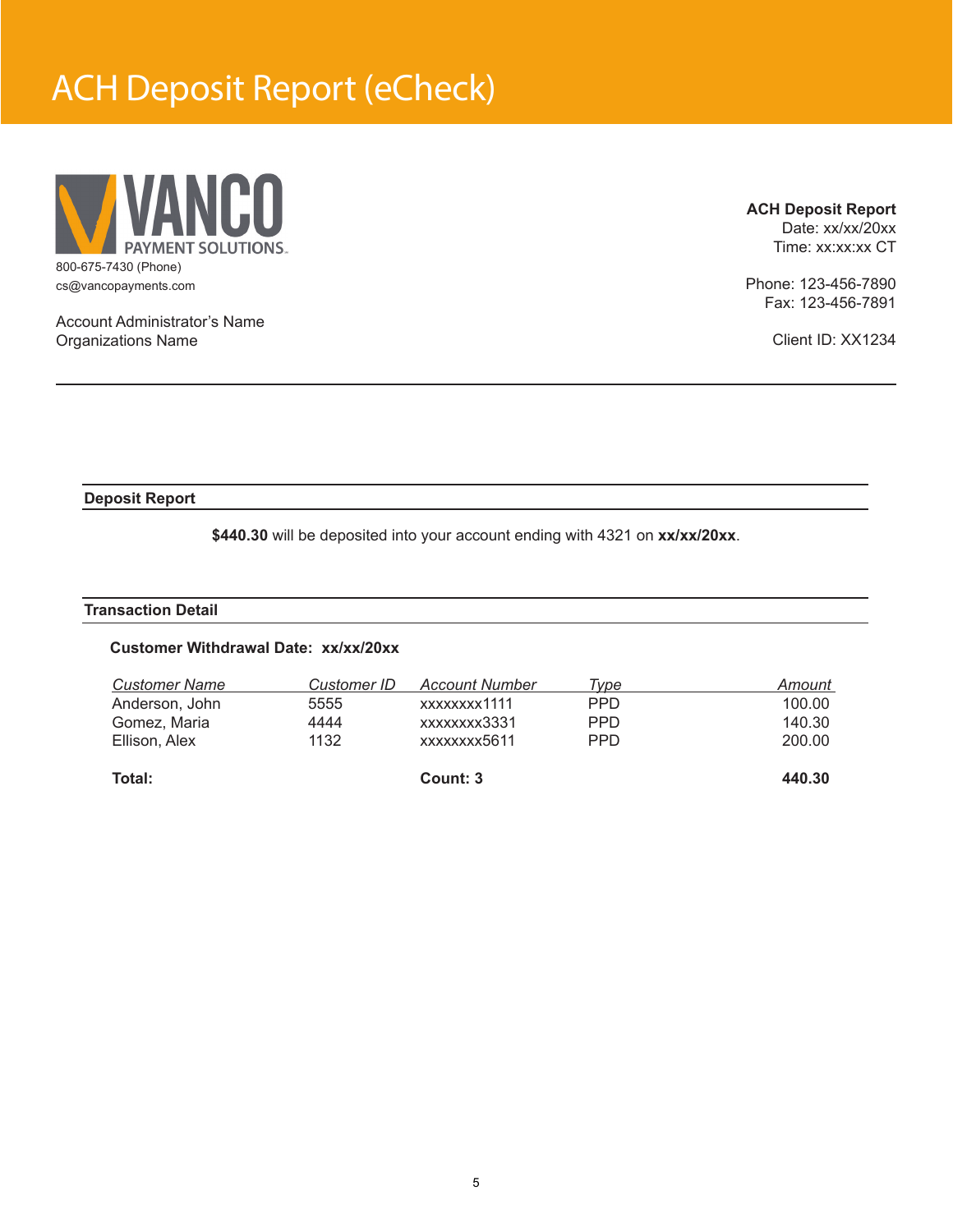## Merchant Services Deposit Report (Card Processing)



**Merchant Services Deposit Report**

Date: xx/xx/20xx Time: xx:xx:xx CT

Phone: 123-456-7890 Fax: 123-456-7891

Client ID: XX1234

Account Administrator's Name Organizations Name

#### **News**

Just a reminder that Vanco processes ACH transactions on every business day, which is defined as a calendar day other than Saturday, Sunday or a Federal Holiday.

### **Deposit Report**

Net amount of **\$1,256.90** will be deposited into your account ending with **1234** on **xx/xx/20xx**.

| <b>Summary</b>          |              |                 |         |           |                   |
|-------------------------|--------------|-----------------|---------|-----------|-------------------|
| <b>CNP</b> Transactions | Gross Amount | Discount Amount | # Trans | Trans fee | <b>Net Amount</b> |
| Amex                    | 500.00       | 17.50           |         | 0.45      | 482.05            |
| <b>Discover</b>         | 0.00         | 0.00            | 0       | 0.00      | 0.00              |
| Mastercard              | 150.00       | 4.12            | 2       | 0.90      | 144.98            |
| Visa                    | 650.00       | 17.88           | 5       | 2.25      | 629.87            |
| <b>CNP Total</b>        | 1,300.00     | 39.50           | 8       | 3.60      | 1,256.90          |
| Total:                  | 1,300.00     | 39.50           | 8       | 3.60      | 1,256.90          |

| <b>Transaction Detail</b>         |           |                   |                     |
|-----------------------------------|-----------|-------------------|---------------------|
| Charge Date<br><b>Member Name</b> | Member ID | Card Type         | <b>Gross Amount</b> |
| xx/xx/20xx                        |           |                   |                     |
| Anderson, John                    | 12347789  | <b>MasterCard</b> | 100.00              |
| Bodington, Katherine              | 12400911  | Visa              | 150.00              |
| Clark, Brian                      | 12202928  | Visa              | 75.00               |
| Cruz, Maria                       | 12200913  | Visa              | 125.00              |
| Castillo, Carols                  | 12300091  | MasterCard        | 50.00               |
| Gomez, Antonio                    | 12720292  | Amex              | 500.00              |
| McCarther, Kevin                  | 12100921  | Visa              | 200.00              |
| Richardson, Clem                  | 12981722  | Visa              | 100.00              |
| <b>Total</b>                      |           |                   | 1,300.00            |

**Gross Total 1,300.00**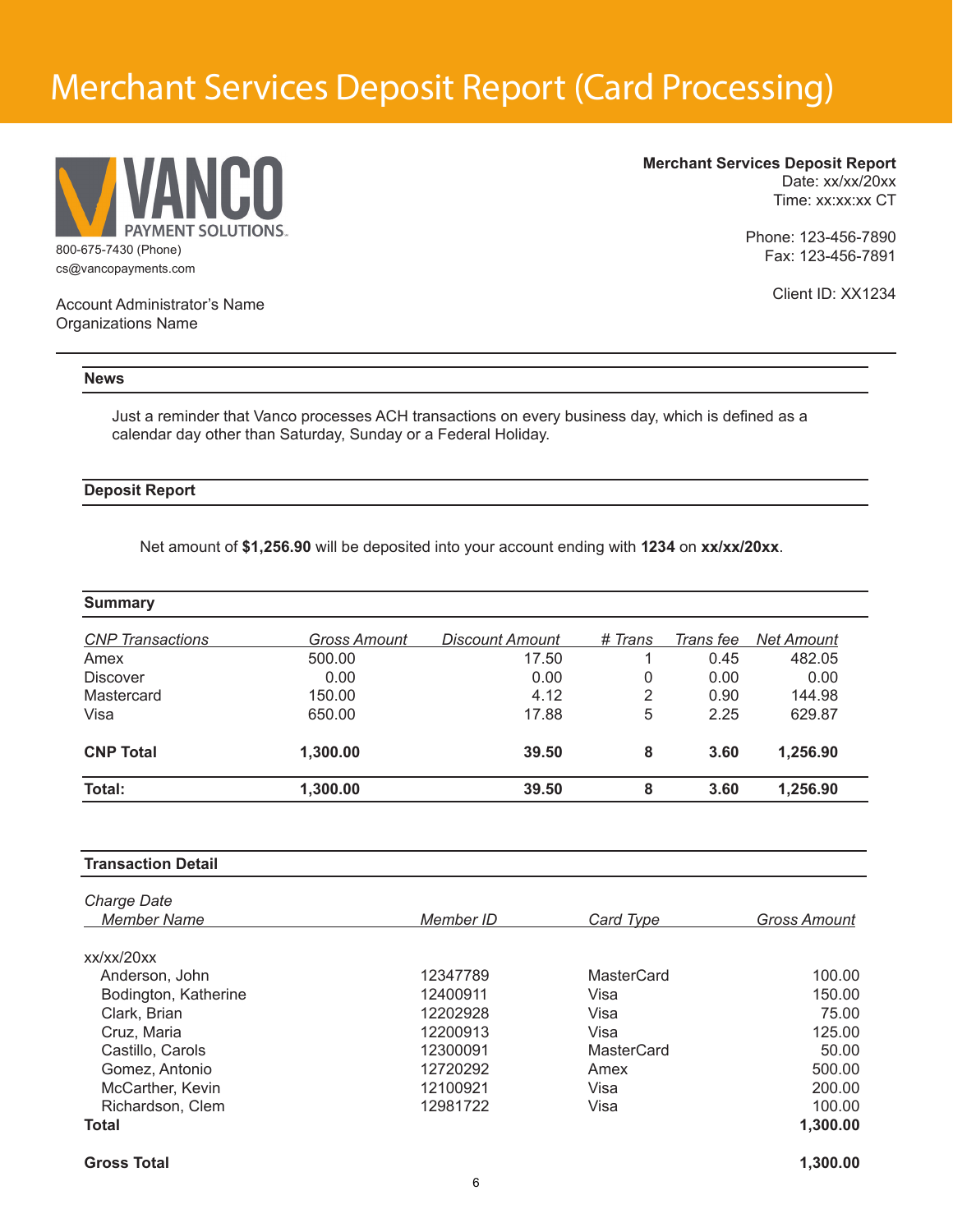## ACH Confirmation Report (eCheck)



**ACH Confirmation Report**

Date: xx/xx/20xx Time: xx:xx:xx CT

Phone: 123-456-7890 Fax: 123-456-7891

Account Administrator's Name Organizations Name

Client ID: XX1234

**Deposit Date: xx/xx/20xx**

#### **News**

Just a reminder that Vanco processes ACH transactions on every business day, which is defined as a calendar day other than Saturday, Sunday or a Federal Holiday.

### **Fund Totals**

| Total:  |                          | 325.00 |
|---------|--------------------------|--------|
| 5678    | <b>Missions</b>          | 100.00 |
| 1234    | <b>General Operating</b> | 225.00 |
| Fund ID | <b>Fund Name</b>         | Amount |

**\$325.00** will be deposited into your account ending with 1234 on **xx/xx/20xx**.

| <b>Donor Detail</b> |          |                          |                    |              |
|---------------------|----------|--------------------------|--------------------|--------------|
| <b>Donor Name</b>   | Donor ID | <b>Fund Name</b>         | <b>Fund Amount</b> | <u>Total</u> |
| Anderson, John      | 2796     | Fund Name 1              | 65.00              | 65.00        |
| Beste, Mark         | 657      | <b>General Operating</b> | 160.00             |              |
|                     | 657      | <b>Missions</b>          | 100.00             | 260.00       |
| Total:              |          |                          |                    | 325.00       |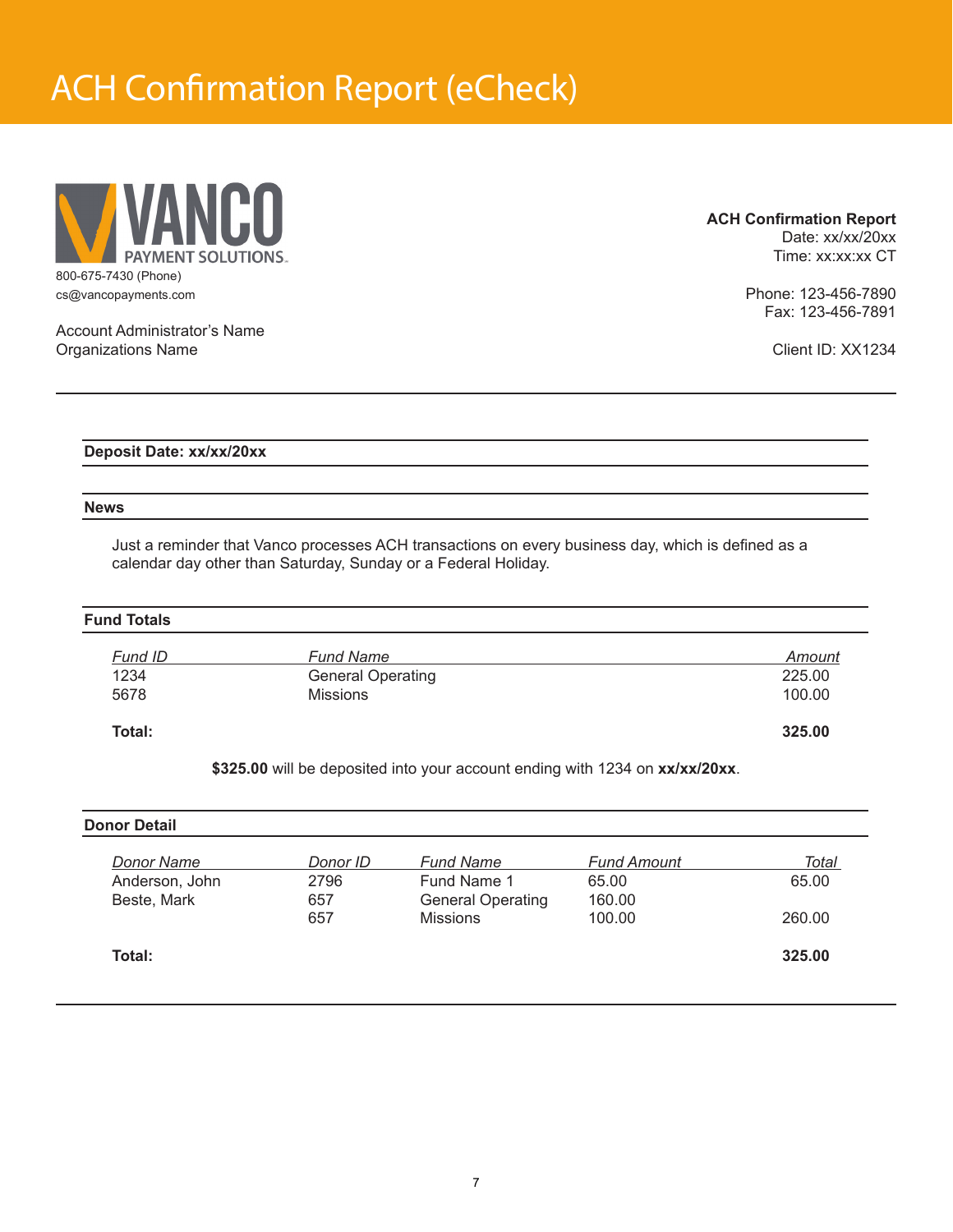## Merchant Services Confirmation Report (Card Processing)



## **Merchant Services Confirmation Report** Date: xx/xx/20xx

Time: xx:xx:xx CT

Phone: 123-456-7890 Fax: 123-456-7891

Client ID: XX1234

Account Administrator's Name Organizations Name

**Activity for xx/xx/20xx**

## **New Customers\* / New Transactions**

| Customer Name      | Customer ID | Fund ID | Start Date | End date    | Frea | Amount |
|--------------------|-------------|---------|------------|-------------|------|--------|
| * Anderson, John * | 503         | 0001    | xx/xx/20xx | None        | M    | 125.00 |
| * Cruz. Raul       | 567         | 0001    | xx/xx/20xx | <b>None</b> | M    | 50.00  |

| <b>New Customer Payment Methods</b> |             |                    |                     |
|-------------------------------------|-------------|--------------------|---------------------|
| <b>Customer Name</b>                | Customer ID | <b>New Account</b> | <u>Account Type</u> |
| Anderson, John                      | 503         | xxxxxxxxxxx4536    | CC                  |
| Cruz, Raul                          | 567         | xxxxxxxxxxxx2386   | CC.                 |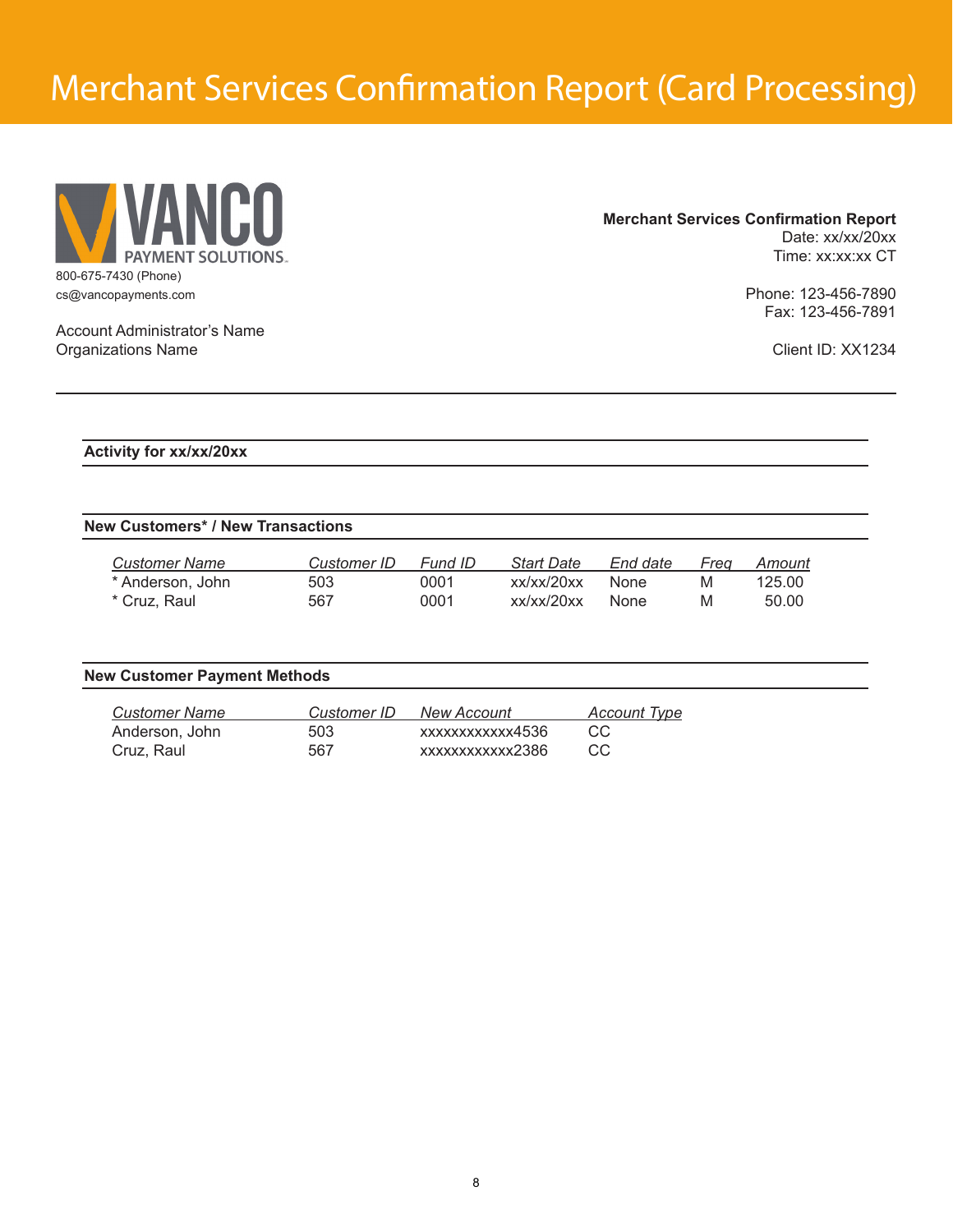### **Grace Church**

123 Main Street Anytown, MN 55411 xxx-xxx-xxxx

## **xx/xx/20xx 10:09:31 AM**

**Thank you for your donation!**

| <b>Confirmation number:</b> | 32397691                |
|-----------------------------|-------------------------|
| <b>First Name:</b>          | John                    |
| <b>Last Name:</b>           | Doe                     |
| <b>Address 1:</b>           | 101 Maple St            |
| <b>Address 2:</b>           |                         |
| <b>City, State Zip:</b>     | Anytown, MN 54321       |
| <b>Phone Number:</b>        | 952-987-2001            |
| <b>Email Address:</b>       | j.doe@emailexample.com  |
| <b>General Fund:</b>        | 100.00                  |
| <b>Missions:</b>            | 50.00                   |
| <b>Total Donation:</b>      | 150.00                  |
| <b>Account Type:</b>        | <b>Checking Account</b> |
| <b>Routing Number:</b>      | xxxxx0019               |
| <b>Account Number:</b>      | xxxxxxx2030             |
| <b>Donation Frequency:</b>  | Monthly                 |
| <b>Donation Start Date:</b> | xx/xx/20xx              |

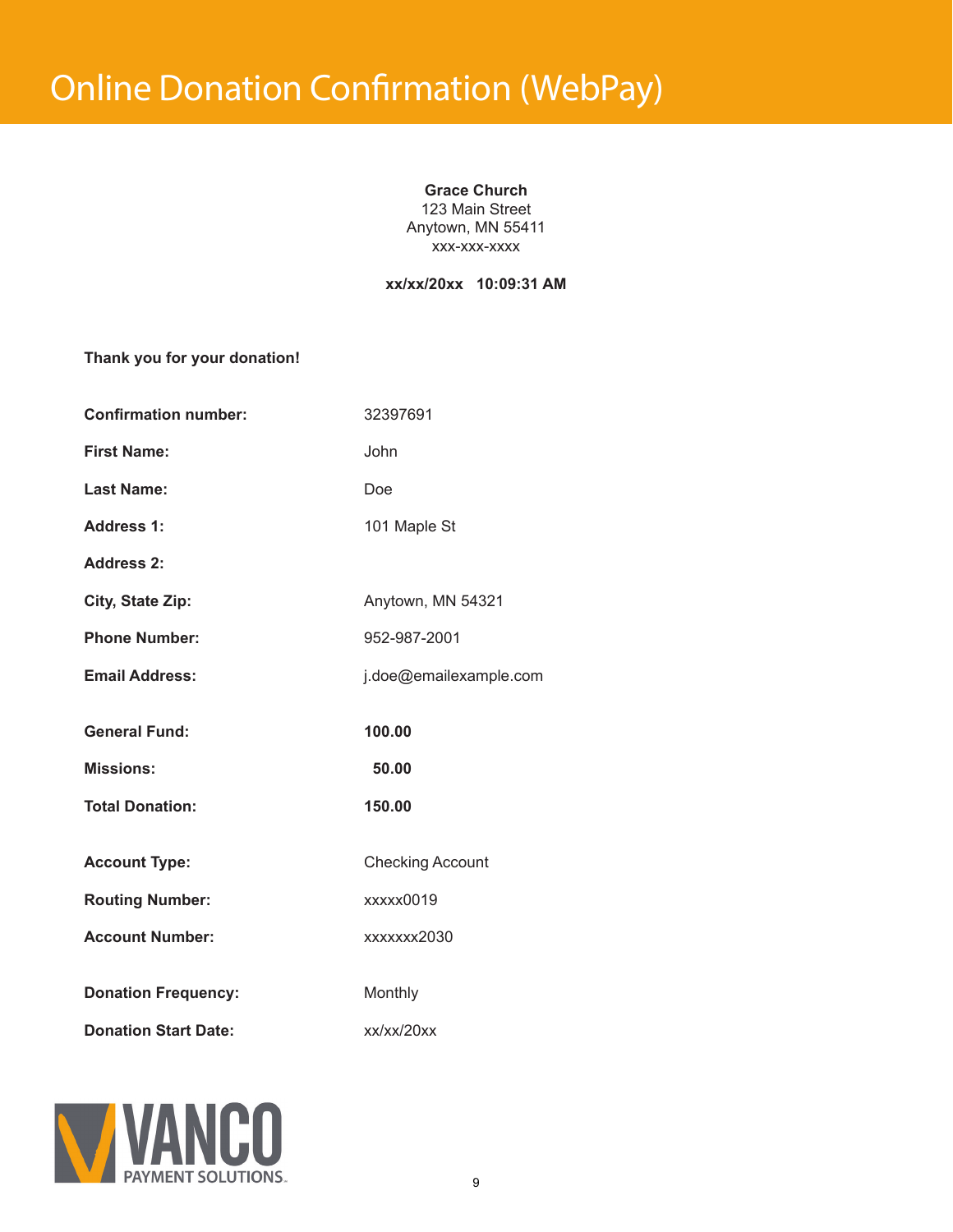**Grace Church & School** 123 Main Street Anytown, MN 55411 xxx-xxx-xxxx

**xx/xx/20xx 05:01:31 PM**

**Thank you for your payment!**

| <b>Confirmation number:</b>       | 52478516               |
|-----------------------------------|------------------------|
| <b>First Name:</b>                | John                   |
| <b>Last Name:</b>                 | Doe                    |
| <b>Address 1:</b>                 | 101 Maple St           |
| <b>Address 2:</b>                 |                        |
| City, State Zip:                  | Anytown, MN 54321      |
| <b>Phone Number:</b>              | 952-987-2001           |
| <b>Email Address:</b>             | j.doe@emailexample.com |
| <b>Student's First Name:</b>      | Sarah                  |
| <b>Student's Last Name:</b>       | Doe                    |
| Gender:                           | Female                 |
| Grade 20xx/20xx School Year:      | 2                      |
| School:                           | Grace School           |
| Church:                           | Grace Church           |
| <b>Church Attended Last Year:</b> | <b>Grace Church</b>    |
| <b>Primary Email Address:</b>     | j.doe@emailexample.com |
| <b>Home Phone:</b>                |                        |
| <b>Cell Phone:</b>                |                        |
| Pee Wee Soccer (Coed JK-2nd):     | \$55.00                |
| <b>Total Payment:</b>             | \$55.00                |
|                                   |                        |
| <b>Account Type:</b>              | <b>Credit Card</b>     |
| <b>Account Number:</b>            | xxxxxxxxxxx1192        |
| <b>Start Date:</b>                | xx/xx/20xx             |

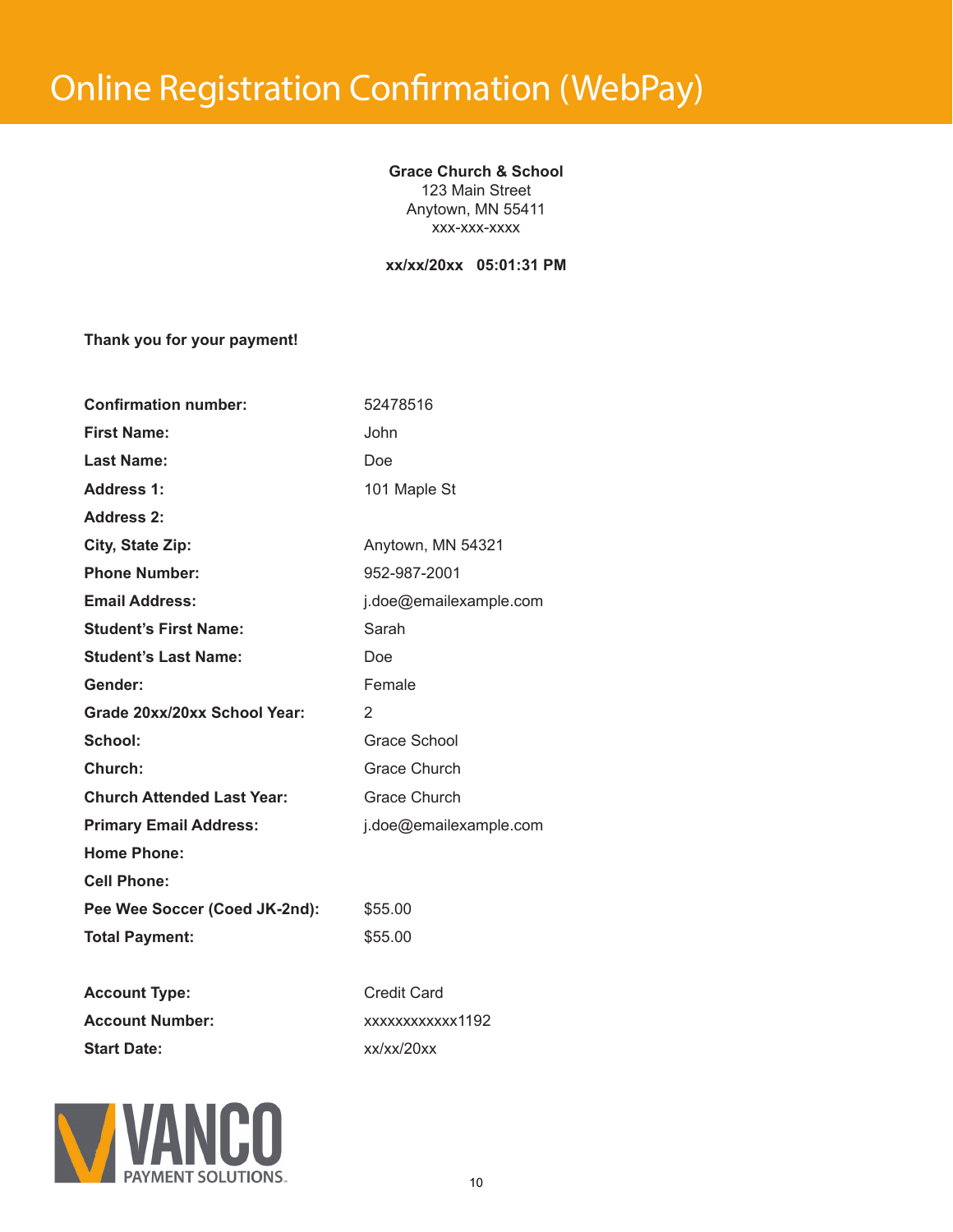# Online Tuition Confirmation (WebPay)

## **Grace Church & School** 123 Main Street Anytown, MN 55411

xxx-xxx-xxxx

**xx/xx/20xx 05:22:48 PM**

## **Thank you for your tuition payment!**

| <b>Confirmation number:</b>        | 20658723                       |
|------------------------------------|--------------------------------|
| <b>First Name:</b>                 | Katherine                      |
| <b>Last Name:</b>                  | Doe                            |
| <b>Address 1:</b>                  | 101 Maple St                   |
| <b>Address 2:</b>                  |                                |
| City, State Zip:                   | Anytown, MN 54321              |
| <b>Phone Number:</b>               | 952-987-2001                   |
| <b>Email Address:</b>              | katherine.doe@emailexample.com |
|                                    |                                |
| Tuition:                           | \$675.00                       |
| <b>Total Tuition Payment:</b>      | \$675.00                       |
|                                    |                                |
| <b>Tuition Payment Frequency:</b>  | One-Time                       |
| <b>Tuition Payment Start Date:</b> | xx/xx/20xx                     |
| <b>Account Type:</b>               | <b>Credit Card</b>             |
| <b>Account Number:</b>             | xxxxxxxxxxx1192                |

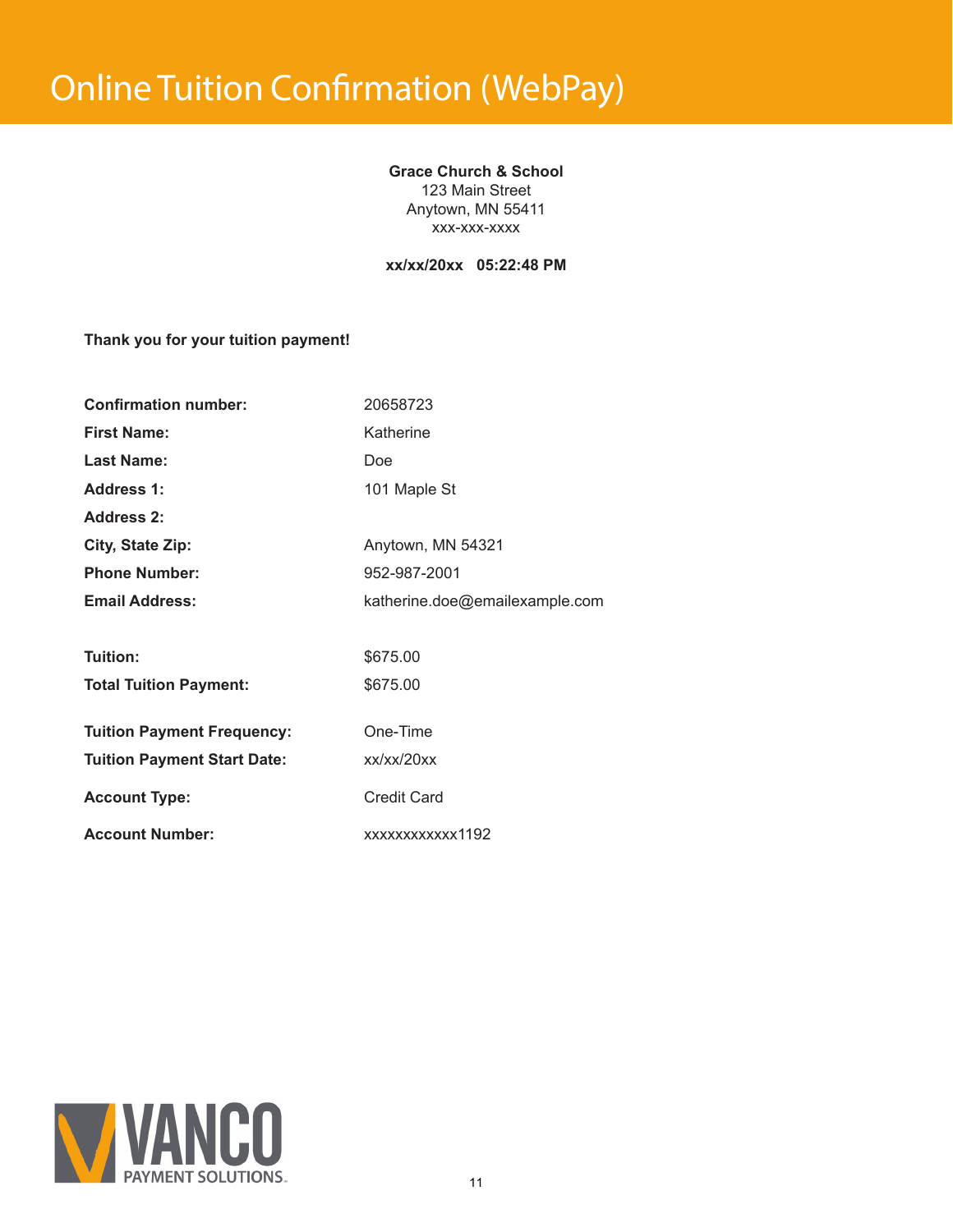## File Confirmation Report



cs@vancopayments.com

Account Administrator's Name Organizations Name

## **File Confirmation Report** Date: xx/xx/20xx

Time: xx:xx:xx CT

Phone: 123-456-7890 Fax: 123-456-7891

Client ID: XX1234

| File Name:        | ESXXXXX | <b>Status: Successful Import</b>            |
|-------------------|---------|---------------------------------------------|
| <b>File Name:</b> | 265     | <b>Status: Credit/Debit Card Processing</b> |

**Total Amount:** \$150.00 **Total Transactions:** 2 **Total Rejected:** 0 **Total Transactions:** 1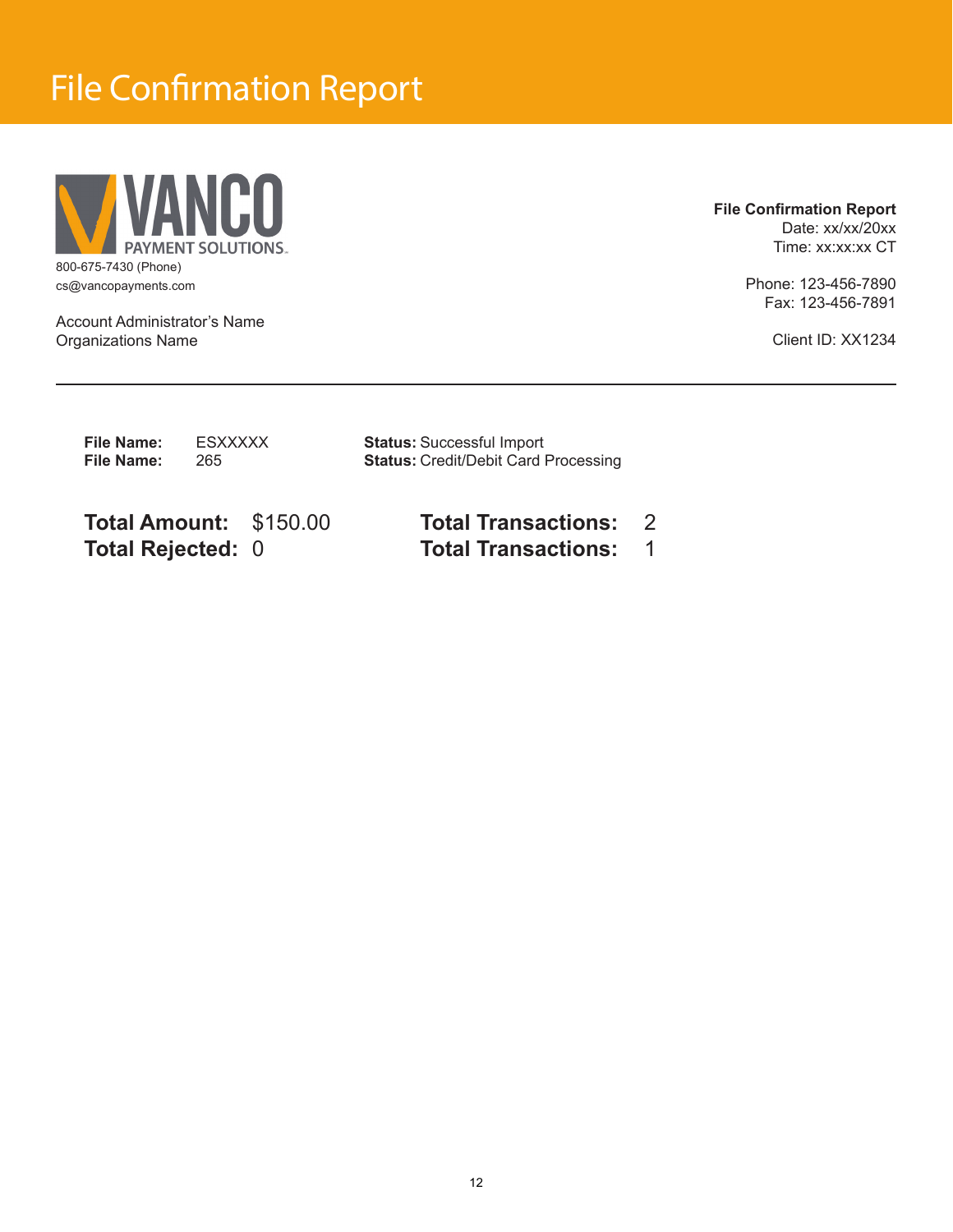## ACH Processing Report (eCheck)



Account Administrator's Name

Organizations Name

**ACH Processing Report** Date: xx/xx/20xx

Time: xx:xx:xx CT

Phone: 123-456-7890 Fax: 123-456-7891

Client ID: XX1234

**Processing Report**

**Customer Withdrawal Date: xx/xx/20xx Count: 3 Count: 3** Total: 440.30

**Deposit Date: xx/xx/20xx Amount of deposit may be less than total due to returns.** 

**Transaction Detail**

| Gomez, Maria       | 4444 | xxxxxxxx3331 | <b>PPD</b> | 140.30 |
|--------------------|------|--------------|------------|--------|
| Rodriguez, Antonio | 1132 | xxxxxxxx5611 | <b>PPD</b> | 200.00 |
| Total:             |      | Count: 3     |            | 440.30 |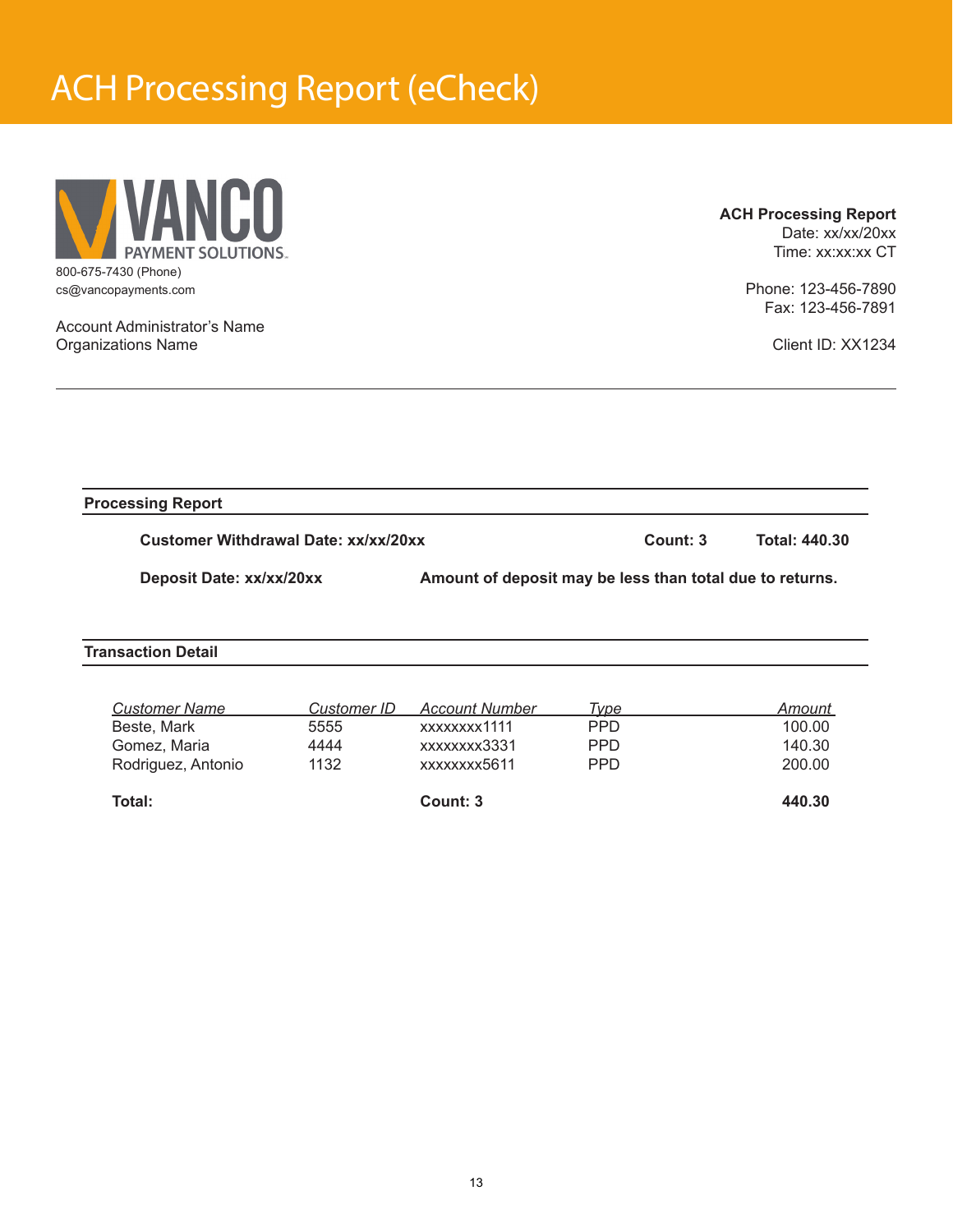## Merchant Services Processing Report (Card Processing)



**Merchant Services Processing Report** Date: xx/xx/20xx Time: xx:xx:xx CT

> Phone: 123-456-7890 Fax: 123-456-7891

Account Administrator's Name Organizations Name

Client ID: XX1234

| <b>Summary</b>           |                |                    |                        |        |                            |
|--------------------------|----------------|--------------------|------------------------|--------|----------------------------|
| <b>Card Type</b>         | <b>Charges</b> | Amount             | <b>Returns</b>         | Amount | <b>Failed Transactions</b> |
| Amex                     | 0              | 0                  | 0                      | 0.00   | 0                          |
| <b>Discover</b>          | 0              | 0                  | 0                      | 0.00   | 0                          |
| Mastercard               | 3              | 140.00             | 0                      | 0.00   | 0                          |
| Visa                     | 8              | 585.00             | 0                      | 0.00   | 1                          |
| Total:                   | 11             | 725.00             | $\mathbf 0$            | 0.00   | 1                          |
| <b>Charges</b>           |                |                    |                        |        |                            |
| <b>Customer Name</b>     |                | <b>Customer ID</b> | <b>Processing Date</b> |        | <b>Amount</b>              |
| <b>MasterCard</b>        |                |                    |                        |        |                            |
| Cruz, Maria              | 052C           |                    | xx/xx/20xx             |        | 50.00                      |
| Duling, David            | 074C           |                    | xx/xx/20xx             |        | 45.00                      |
| Meeks, Katherine         | 071C           |                    | xx/xx/20xx             |        | 45.00                      |
| <b>MasterCard Total:</b> |                |                    | Count: 3               |        | 140.00                     |
| <b>Visa</b>              |                |                    |                        |        |                            |
| Elkington, Susan         | 069C           |                    | xx/xx/20xx             |        | 50.00                      |
| Fayette, Mathew          | 083C           |                    | xx/xx/20xx             |        | 65.00                      |
| Granger, Phil            | 097C           |                    | xx/xx/20xx             |        | 100.00                     |
| Gunderson, Gail          | 085C           |                    | xx/xx/20xx             |        | 45.00                      |
| Johnson, Diane           | 108C           |                    | xx/xx/20xx             |        | 165.00                     |
| Klinger, Katie           | 099C           |                    | xx/xx/20xx             |        | 50.00                      |
| McCarther, Molly         | 154C           |                    | xx/xx/20xx             |        | 45.00                      |
| Sanders, Emily           | 222C           |                    | xx/xx/20xx             |        | 65.00                      |
| <b>Visa Total:</b>       |                |                    | Count: 8               |        | 585.00                     |
| <b>Total Charges:</b>    |                |                    | <b>Count: 11</b>       |        | 725.00                     |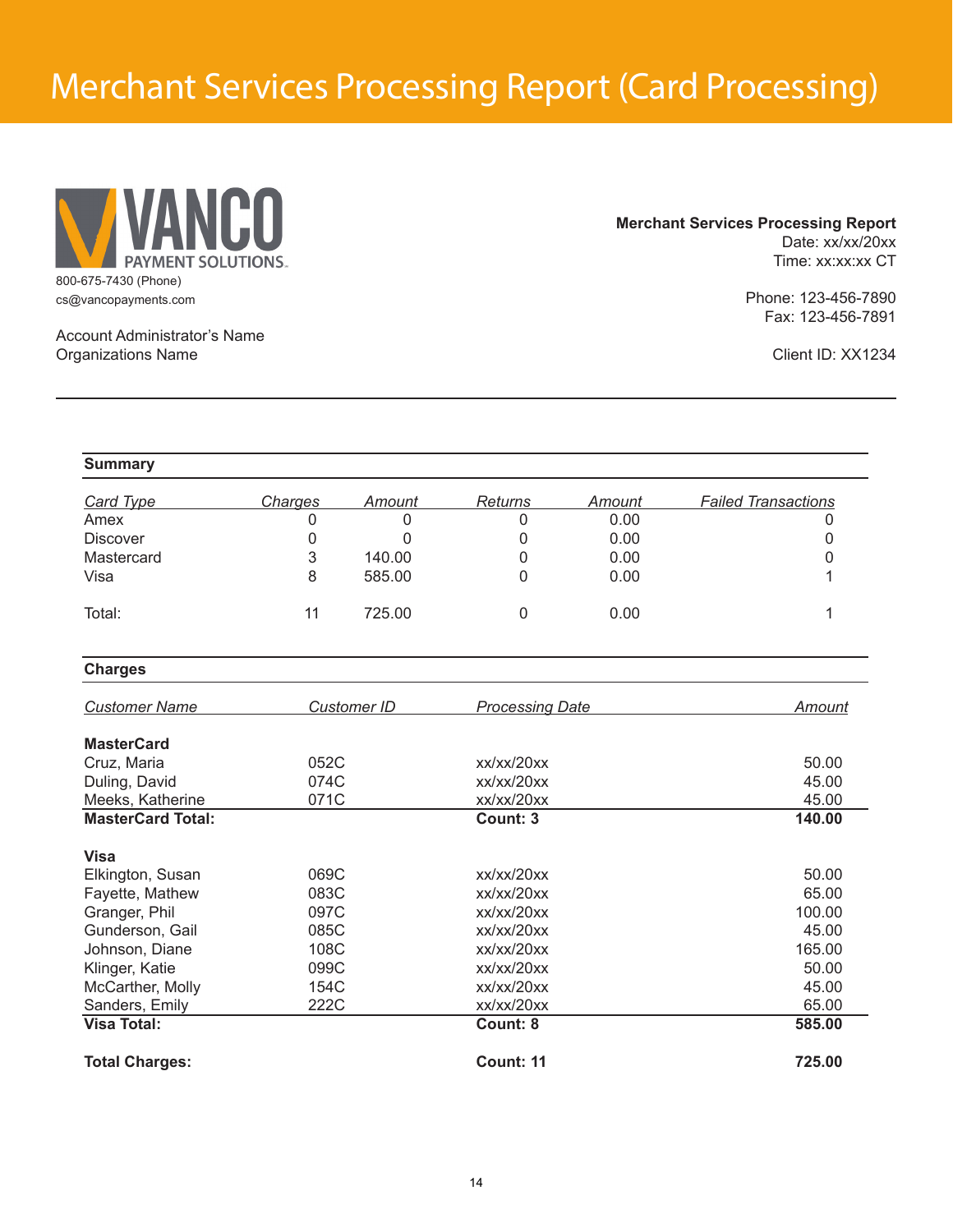## Weekly Activity Report With Detail



### **Weekly Activity Report With Detail** Date: xx/xx/20xx

Time: xx:xx:xx CT

Phone: 123-456-7890 Fax: 123-456-7891

Account Administrator's Name Organizations Name

Client ID: XX1234

|                           |                                     |                                | Batch #                          |                           |                          |                         |                      |                      |
|---------------------------|-------------------------------------|--------------------------------|----------------------------------|---------------------------|--------------------------|-------------------------|----------------------|----------------------|
| Account<br>1703           | <b>Transaction Date</b><br>02/17/xx | <b>Report Date</b><br>02/01/xx |                                  | Report<br>Invoice         |                          | <b>Deposits</b><br>0.00 |                      | Withdrawals<br>38.98 |
|                           | 02/17/xx                            | 02/12/xx                       | 9312901                          | <b>ACH Deposit Report</b> |                          | 3,146.00                |                      | 0.00                 |
|                           | 02/18/xx                            | 02/17/xx                       | 9338710                          | <b>MS Deposit Report</b>  |                          | 659.31                  |                      | 0.00                 |
| Total:                    | 4                                   |                                |                                  |                           |                          | 3,805.31                |                      | 38.98                |
| Grand Total: 4            |                                     |                                |                                  |                           |                          | 3,805.31                |                      | 38.98                |
| 02/17/20xx                | <b>Transaction Date</b>             |                                | <b>ACH Deposit Report Detail</b> |                           |                          |                         | Account: 1703        |                      |
| <b>Customer ID</b>        | <b>Customer Name</b>                |                                | <b>Fund Name</b>                 |                           | <b>Customer Account</b>  |                         |                      | Amount               |
| 401                       | Johnson, Paul                       |                                | <b>General Fund</b>              |                           | 0350                     |                         |                      | 100.00               |
| 465                       | Hoffman, Michelle                   |                                | Capital Campaign                 |                           | 1483                     |                         |                      | 50.00                |
| Total:                    | $\overline{2}$                      |                                |                                  |                           |                          |                         |                      | 150.00               |
| 02/18/20xx                | <b>Transaction Date</b>             |                                | <b>MS Deposit Report Detail</b>  |                           |                          |                         | <b>Account: 1703</b> |                      |
|                           |                                     |                                |                                  | Proc                      | Gross                    | Trans                   | <b>Discount</b>      |                      |
| <b>Customer ID</b>        | <b>Customer Name</b>                |                                | <b>Fund Name</b>                 | Date                      | Amount                   | Fee                     | Rate Fee             | <b>Amount</b>        |
| 512                       | Johnson, Paul                       |                                | <b>General Fund</b>              | 02/16/xx                  | 100.00                   | 0.45                    | 2.75                 | 96.80                |
| 429                       | Hoffman, Michelle                   |                                | Capital Campaign 02/16/xx        |                           | 100.00                   | 0.45                    | 2.75                 | 96.80                |
| <b>Total:</b>             | $\overline{2}$                      |                                |                                  |                           |                          |                         |                      | 193.60               |
| <b>Fund Totals</b>        |                                     |                                |                                  |                           |                          |                         |                      |                      |
| <b>Fund Name</b>          |                                     | <b>Gross Amount</b>            | <b>Transaction Fee</b>           |                           | <b>Discount Rate Fee</b> |                         |                      | <b>Total Amount</b>  |
| <b>Capital Campaign</b>   |                                     | 150.00                         | 0.45                             |                           |                          | 2.75                    |                      | 146.80               |
| - ACH                     |                                     | 50.00                          |                                  |                           |                          |                         |                      | 50.00                |
| - MS                      |                                     | 100.00                         | 0.45                             |                           |                          | 2.75                    |                      | 96.80                |
| <b>General Fund</b>       |                                     | 200.00                         | 0.45                             |                           |                          | 2.75                    |                      | 196.80               |
| - ACH                     |                                     | 100.00                         |                                  |                           |                          |                         |                      | 100.00               |
| - MS                      |                                     | 100.00                         | 0.45                             |                           |                          | 2.75                    |                      | 96.80                |
|                           |                                     |                                |                                  |                           |                          |                         |                      |                      |
| <b>Detail Grand Total</b> |                                     |                                |                                  |                           |                          |                         |                      |                      |

| <b>ACH/MS</b>       | <b>Gross Amount</b> | <b>Transaction Fee</b> | <b>Discount Rate Fee</b> | <b>Total Amount</b> |
|---------------------|---------------------|------------------------|--------------------------|---------------------|
| <b>ACH</b>          | 150.00              |                        |                          | 150.00              |
| <b>MS</b>           | 200.00              | 0.90                   | 5.50                     | 193.60              |
| <b>Grand Total:</b> | 350.00              | 0.90                   | 5.50                     | 343.60              |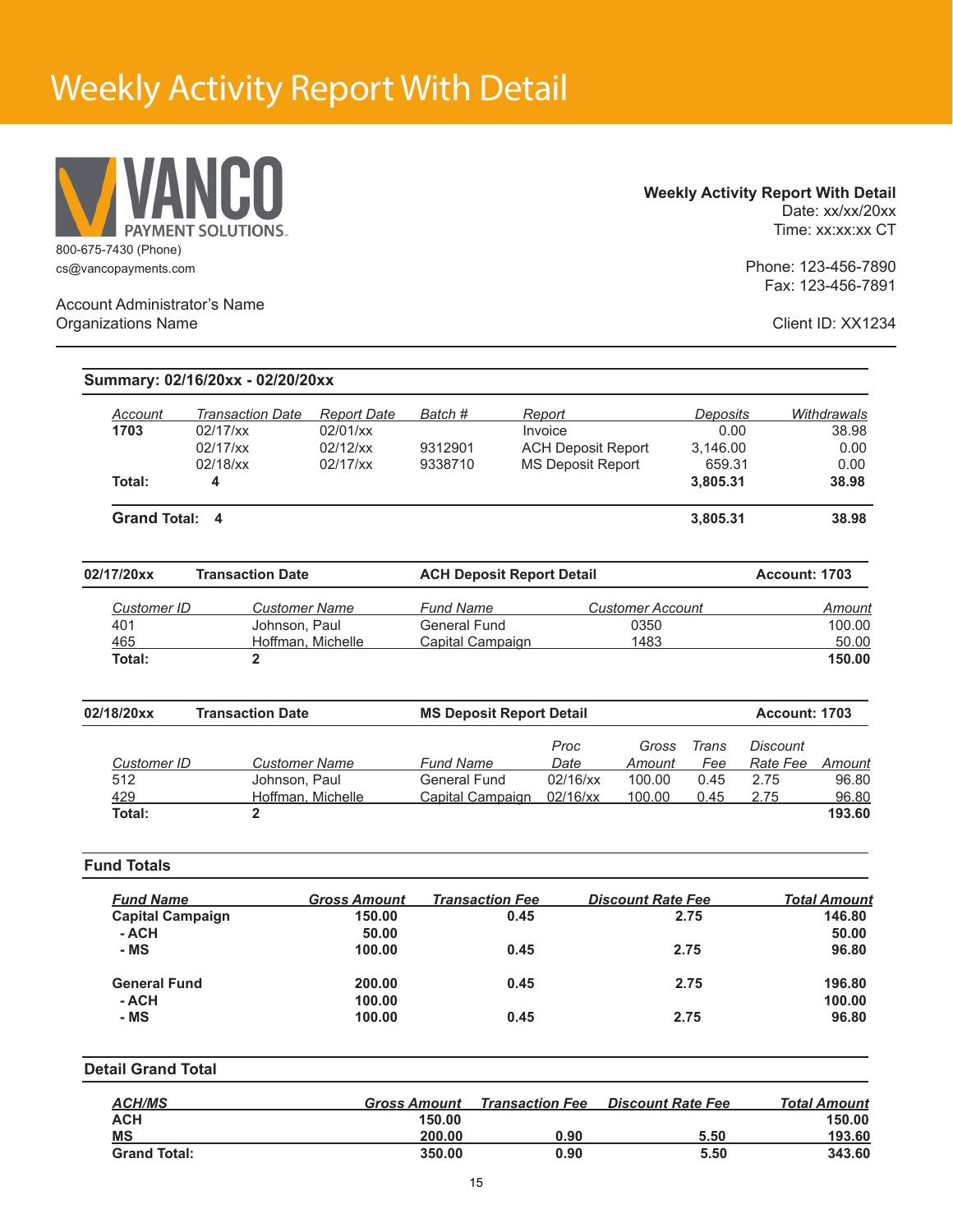## Credit Card Expiration Date Report (Card Processing)



### **Credit Card Expiration Date Report** Date: xx/xx/20xx Time: xx:xx:xx CT

Phone: 123-456-7890 Fax: 123-456-7891

Account Administrator's Name Organizations Name

Client ID: XX1234

### **Expire This Month**

| Customer ID | <b>Customer Name</b> | Account Number | <b>Expiration Date</b> |
|-------------|----------------------|----------------|------------------------|
| 101         | Last. First          | xxxxxxxxx1245  | XX/XX/XX               |
| 102         | Last. First          | xxxxxxxxx8056  | XX/XX/XX               |
| 103         | Last. First          | xxxxxxxxx2101  | XX/XX/XX               |

### **Expire Next Month**

| Customer ID . | <b>Customer Name</b> | Account Number | <b>Expiration Date</b> |
|---------------|----------------------|----------------|------------------------|
| 121           | ∟ast. First          | xxxxxxxxx2001  | XX/XX/XX               |
| 134           | ∟ast. First          | xxxxxxxx4044   | XX/XX/XX               |

### **Expired**

| Customer ID | Customer Name | Account Number | <b>Expiration Date</b> |
|-------------|---------------|----------------|------------------------|
| -111        | ∟ast, First   | xxxxxxxxx1223  | xx/xx/xx               |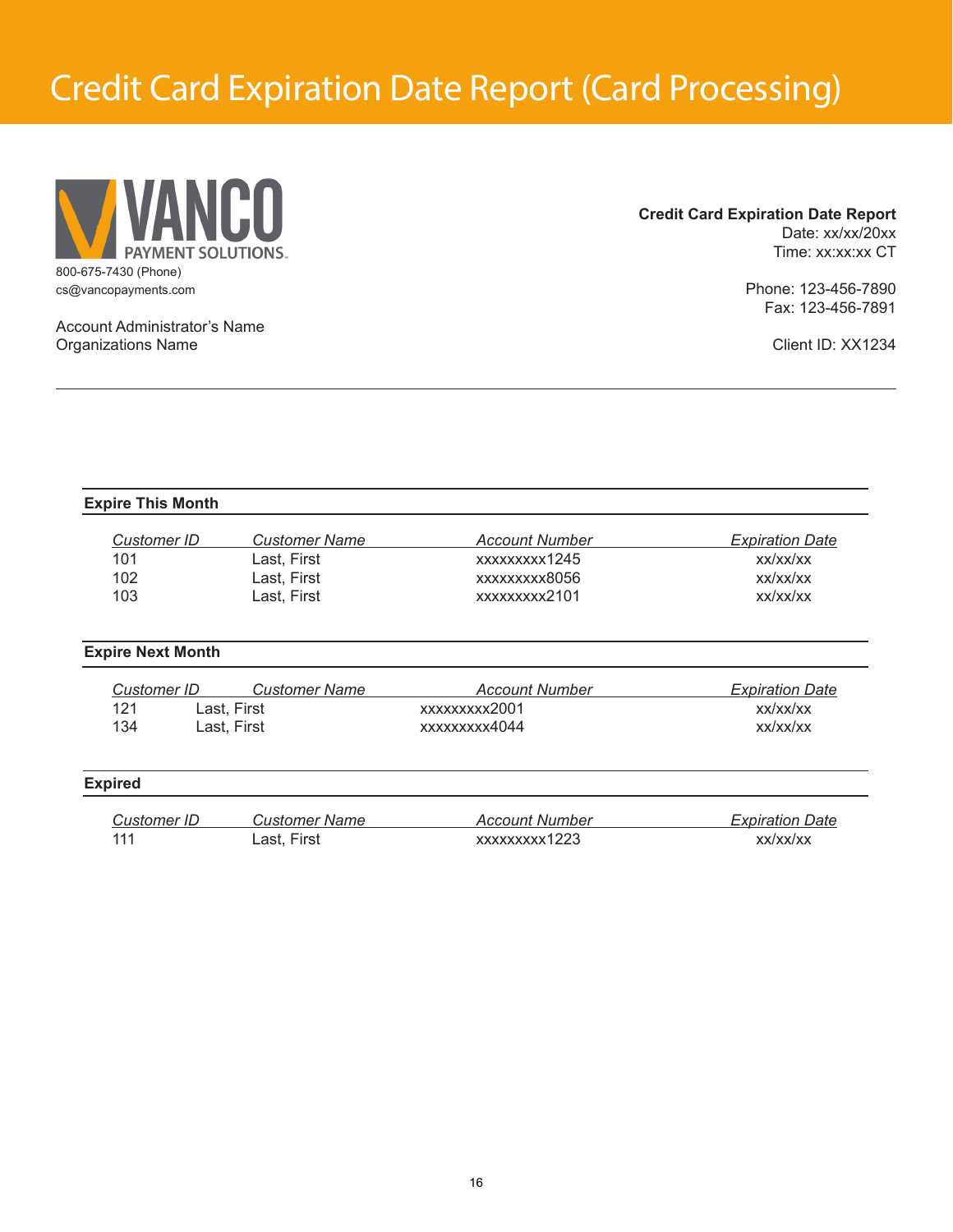## Returns Report (eCheck)



**Returns Report**

Date: xx/xx/20xx Time: xx:xx:xx CT

Phone: 123-456-7890 Fax: 123-456-7891

Client ID: XX1234

Account Administrator's Name Organizations Name

### **Returns Report**

### **\$75.00 will be withdrawn from your account on xx/xx/20xx**

| <b>Transaction Detail</b> |                    |                                                                                 |             |        |                        |
|---------------------------|--------------------|---------------------------------------------------------------------------------|-------------|--------|------------------------|
| <b>Customer Name</b>      | <b>Customer ID</b> | <b>Account Number</b>                                                           | Reason      | Amount | Original<br>Settlement |
| Gomez, Maria              | 149C               | xxxxxxxx2052                                                                    | Insuf Funds | 75.00  | xx/xx/20xx             |
| Totas:                    |                    |                                                                                 |             | 75.00  | Count: 1               |
| Insuff. Funds             |                    | R01 - According to the customer's bank, there are not sufficient funds in their |             |        |                        |

account. *Contact the customer* to discuss.